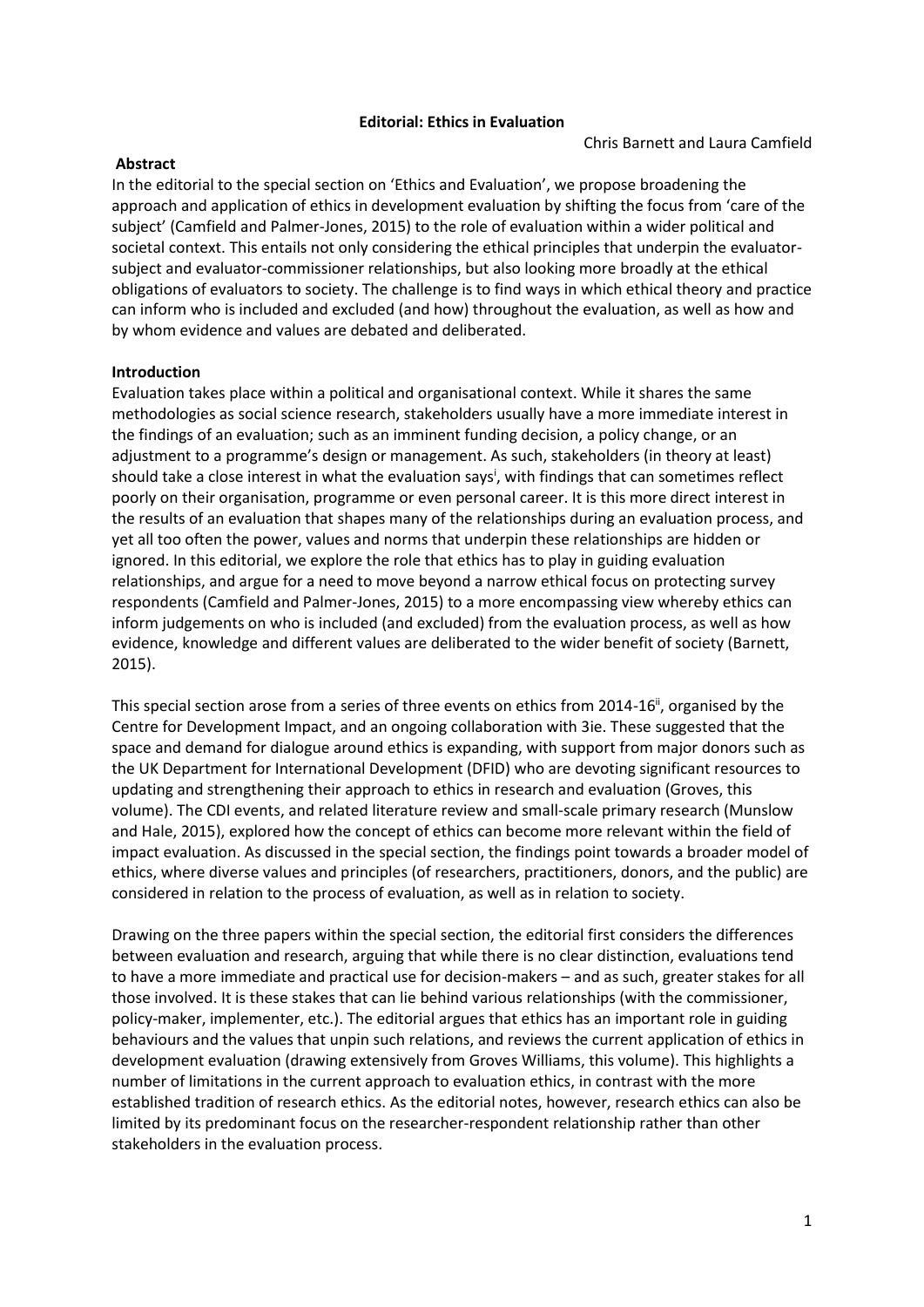So, where does this leave us: with a current ethical practice in evaluation that falls short, and a situation where the wholesale adoption of research ethics may not provide the most appropriate solution? Instead, this special section argues for a different approach to evaluation ethics: one that helps rebalance the primary focus on the respondent (human subject) and ensures that ethics addresses key stakeholder relationships – including duties of evaluation to society more broadly. In short, this requires a shift from a focus on minimising risks (ethical strategies of do no harm) towards increasingly considering the benefits of evaluation to society (a do good ethical strategy). The challenge is to find ways in which ethical theory and practice can inform who is included and excluded (and how) throughout the evaluation process, as well as how evidence, knowledge and values can be better debated and deliberated (and by whom) to achieve greater social progress.

The special section comprises three papers; the first, by Leslie Groves Williams, provides an overview of the topic by sharing the findings of a review of ethical principles, guidance and practice used by evaluation practitioners, researchers and commissioners working in international development. The second, by Caitlin Scott, offers a commissioner's perspective and begins to explore the political and economic background to the challenges identified by Groves Williams. The third, by Peter O'Flynn, completes the picture by offering an evaluator's perspective, which argues that the type and level of ethical scrutiny may not always be appropriate as it is dependent on the methodology of the evaluation rather than the sensitivity of the topic or the power of the interests involved. In the remainder of the editorial, we outline the arguments we draw from these papers and point towards some possible ways forward.

### *Evaluation and research*

As we described earlier, for many, evaluation is simply a subset of research, and indeed evaluation draws extensively on the same methods of data collection and analysis as the social sciences. Others argue that there are important differences between the two, which have implications for ethical considerations (Bloom 2010): evaluation is characterised as focusing on producing practical and approximate knowledge for immediate use by clients for a specific goal or decision, whereas research focuses more on long-term understanding which may or may not have immediate implications. Patton (2014) puts this pointedly as research being something that informs *science*, while evaluation is something that supports *action*. In reality, such a distinction between evaluation and research is rarely so clear cut, particularly with blended notions of policy research, evaluation research, implementation research, and operational research. Advocates for the use of experimental methods in evaluation, and particularly Randomised Controlled Trials (RCTs), also argue that the knowledge they produce is precise rather than approximate, albeit often focused on a narrow set of questions, and produced over a longer timescale than applied research. Their precision enables them to avoid the twin ethical challenges of using either too few respondents (under-powering), which means that they are not able to measure changes with sufficient statistical precision, or too many, which increases the number of often very poor people giving time for research and possibly also not receiving treatment as a result (Djimeu and Houndolo, this volume)<sup>iii</sup>.

There is however one characteristic that reoccurs across much of the literature (e.g. ICAI, 2014), and that is that evaluations should have implications for key decisions; i.e., evaluation findings - if timely and relevant - should have implications for stakeholder's plans, priorities and the use of resources (this is discussed more fully in Scott, this volume). It is this characteristic that often means that stakeholders have a stake in the findings.<sup>iv</sup> Often this stake is concentrated in the commissionerevaluator relationship, where different interests and power asymmetries can distort the evaluation process (Barnett, 2015), particularly through the growth of 'Payment by Results' where evaluation and verification processes that are not wholly positive have real financial consequences. Of course, the political economy of the evaluation process is just one contributory factor to the final outcome of an evaluation (as explored in Anderson, 2014), but it can have a distortionary effect on all aspects: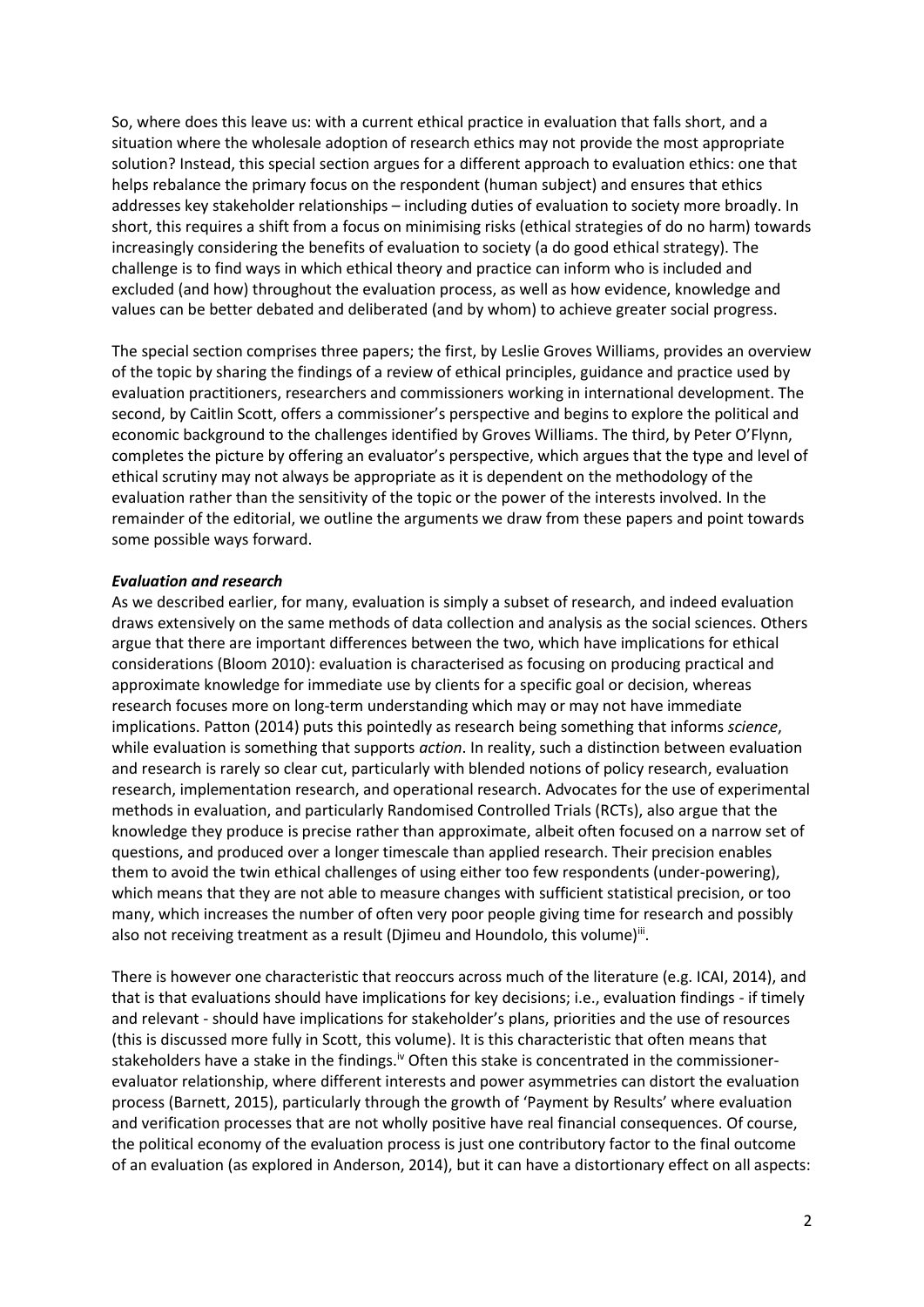from the drawing up of evaluation questions through to decisions around resources and methodologies, procurement and how findings are challenged and utilised.

# *Ethics in research*

Ethics is about right and wrong behaviour, and the values that underpin such behaviour. As Bloom (2010) summarises, "Ethics …involves a set of principles of right conduct that is supposed to govern practitioners' behaviours in clinical and social change situations". Approaches to research ethics have evolved out of the need to prevent the worse cases of misuse, with a particular focus on protecting human subjects, especially in clinical and other forms of medical research. The origins of the present day approach can be traced back to the Nuremberg Code, the first international document that advocated voluntary participation and informed consent. This followed criminal proceedings against leading German physicians who conducted medical experiments on thousands of concentration camp prisoners without their consent; most of whom died or were permanently disabled as a result. Other notable large-scale medical research studies (such as on Thalidomide in the 1950s, and the Tuskegee Syphilis Study conducted from 1932-72) highlighted the misuse of research in either prescribing treatment without informed consent, or withholding medical cures once they had become available. The World Medical Association's Helsinki declaration in 1964 established key principles such as independent review of research protocols to establish the balance of risks and benefits. This was followed by the Belmont report on Bioethics in the late 1970s, which set out three core principles of respect for persons, beneficence, and justice. Following the National Research Act 1974 in the United States, regulations established the first Institutional Review Boards (IRBs) as a mechanism through which human subjects would be protected. Today's research ethics codes and committees build on this foundation of protecting those involved in a research project from abuse of their rights to anonymity, to withdraw, etc. They are often modelled on clinical structures (Stanley and Wise, 2010), despite concerns that these may not present the best model for social science research. Stanley and Wise (2010:1.2) describe how 'qualitative knowledge is often in the hands of nurse researchers who have to manage the power relations within RECs [Research Ethics Committees] between themselves and doctors/consultants who can dismiss or challenge its design and methodology without understanding them'; an argument that finds contemporary relevance in O'Flynn's (this volume) description of the attitude of IRBs to qualitative research.

There are some important considerations to draw out from research ethics, bearing in mind that there are distinct differences between different traditions and practices in different countries and their suitability for the evaluation field (e.g. the formal system of IRBs in the USA vs. the university research ethics committees in the UK, and the recent rise in the growth of private IRBs in the global South to respond to an increasing number of clinical trials):

Firstly, research ethics is often mostly concerned with the researcher-human subject relationship, especially around issues of consent and protecting confidentiality. As Scheyvens et al. describe `fieldwork [...] can give rise to a plethora of ethical dilemmas, many of which relate to power gradients between the researcher and the researched. Combined with this are complex issues of knowledge generation, ownership and exploitation' (Scheyvens et al. in Scheyvens and Storey 2003: 139). This contrasts with evaluators' often complex relationships, particularly in international development.<sup>v</sup> These relationships include respondents / human subjects, but also the commissioners, various stakeholders (funders, policy-makers, programme implementers), and citizens more broadly.

Secondly, there is a strong focus in research on ethical principles and mechanisms to achieve this protection (such as IRBs or research ethics committees). In evaluation, practice is much more varied with many (perhaps even most) evaluations falling outside of such mechanisms, as discussed in O'Flynn, this volume. Instead, where evaluation is viewed as an extension of policy making or project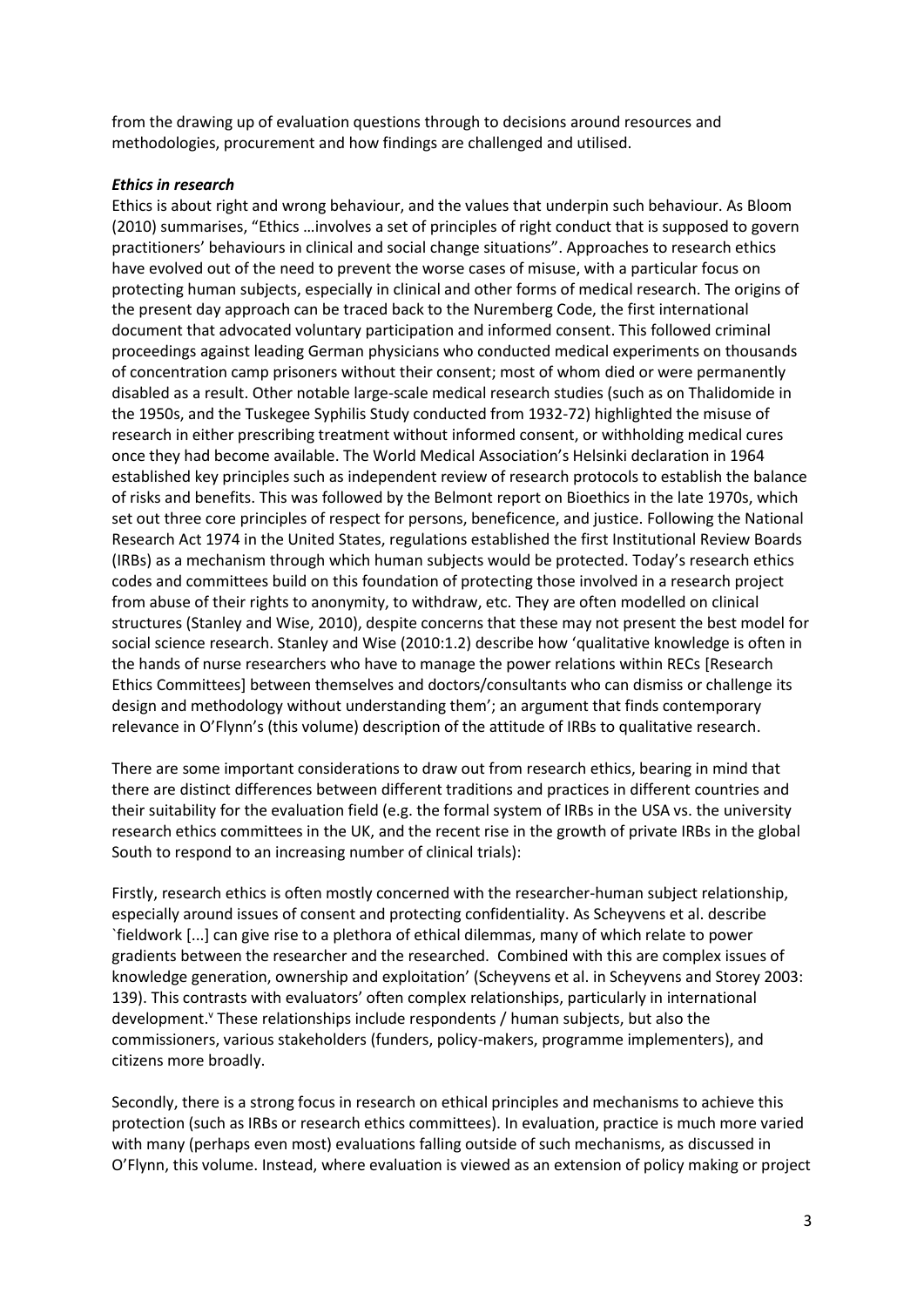management, then ethics often tends to fall to the professional judgement, guided by evaluation society or organisational principles.

Thirdly, and building on the first point, evaluators' ethical obligations to human subjects can be at odds with their ethical obligations to wider society. An example of this is the way that research ethics is often about minimising risks – not only to the human subjects, but also to the researcher, and the researcher's organisational affiliation – which can affect the types of methods that are preferred (O'Flynn, this volume). This is particularly evident in IRB policies towards data sharing (Wolf et al, 2006)<sup>vi</sup>, which can be seen as sacrificing potentially greater goods such as transparency and accountability by showing how and from whom the data was generated to minimise disclosure and reputational risks. That is not to say that evaluation ethics should not be about protecting individuals by minimising risks, however taking this as its focus can involve rejecting other desirable features of evaluation research such as transparency and accountability, which means that the evaluations may not be as much use to society as they could be.

### *Ethics in evaluation: the case of international development*

The ways in which these trends might impact particularly on international development are discussed in all the papers in this section, and are a particular focus of Grove William's structured review. She argues that there are considerable discrepancies in how ethics features in international development evaluation and research and that more attention is paid to logistical or methodological dilemmas, even where failure to systematically consider ethics can have adverse consequences for those intended to benefit from development interventions. One example she provides is where 'during the design of a study of gender based violence in refugee camps it becomes clear that many survivors are afraid to leave their homes to come and talk to the researchers. The solution from a methodological perspective is to go to the survivors' homes to meet with them. From an ethical perspective, however, it becomes clear that this approach would put the survivors at significant risk of retribution from perpetrators as it would quickly become known that researchers are visiting them to discuss their experience of GBV'. A similar critique is made of the 2010 revision of the ESRC Framework for Research Ethics by Stanley and Wise (2010:5.4) who having outlined the scope for misinterpretation of, e.g. guidance on the use of gatekeepers, argue that "the point we come back to is, 'it all depends' – and it takes a knowledgeable expert assessor to evaluate the appropriateness of the stance adopted". In addition to the ambiguity of much of the guidance, Groves Williams and to some extent O'Flynn argue that there is little evidence of it being applied in practice and few mechanisms to police this and that interviews with practitioners and commissioners suggest considerable confusion around ethical principles, standards and norms (Munslow and Hale, 2015). While there is a role for 'knowledgeable expert assessor', we argue that it is also risky to rely on an individual evaluator's professionalism, especially in a context where there may be many other pressures such as shortage of time preventing them from exercising this.

#### *Where next – realising a duty to society?*

In the preceding section we argued that ethical practice in evaluation is often narrowly focused, constrained by lack of resources and competing interests, left to the professionalism of the individual evaluator, and poorly scrutinised. Arguably many of these critiques apply to research ethics as well, despite an increasing bureaucratisation that has been strongly resisted by many researchers (e.g. Hammersley, and Traianou, 2012, 2014), due in part to its bias towards more structured methods. So, should evaluation simply take ethical models from research, where codes and institutional set-ups are well established? Indeed, many posit that evaluation ought to be treated as a subset of research - given the methodological similarities between the two fields (this was certainly the feeling of participants in the CDI workshops referred to earlier). There are certainly advantages in the research approach, but we argue, this entails too narrow a focus on the evaluatorsubject relationship (consent, anonymity, etc.) and insufficiently engages with the wider role of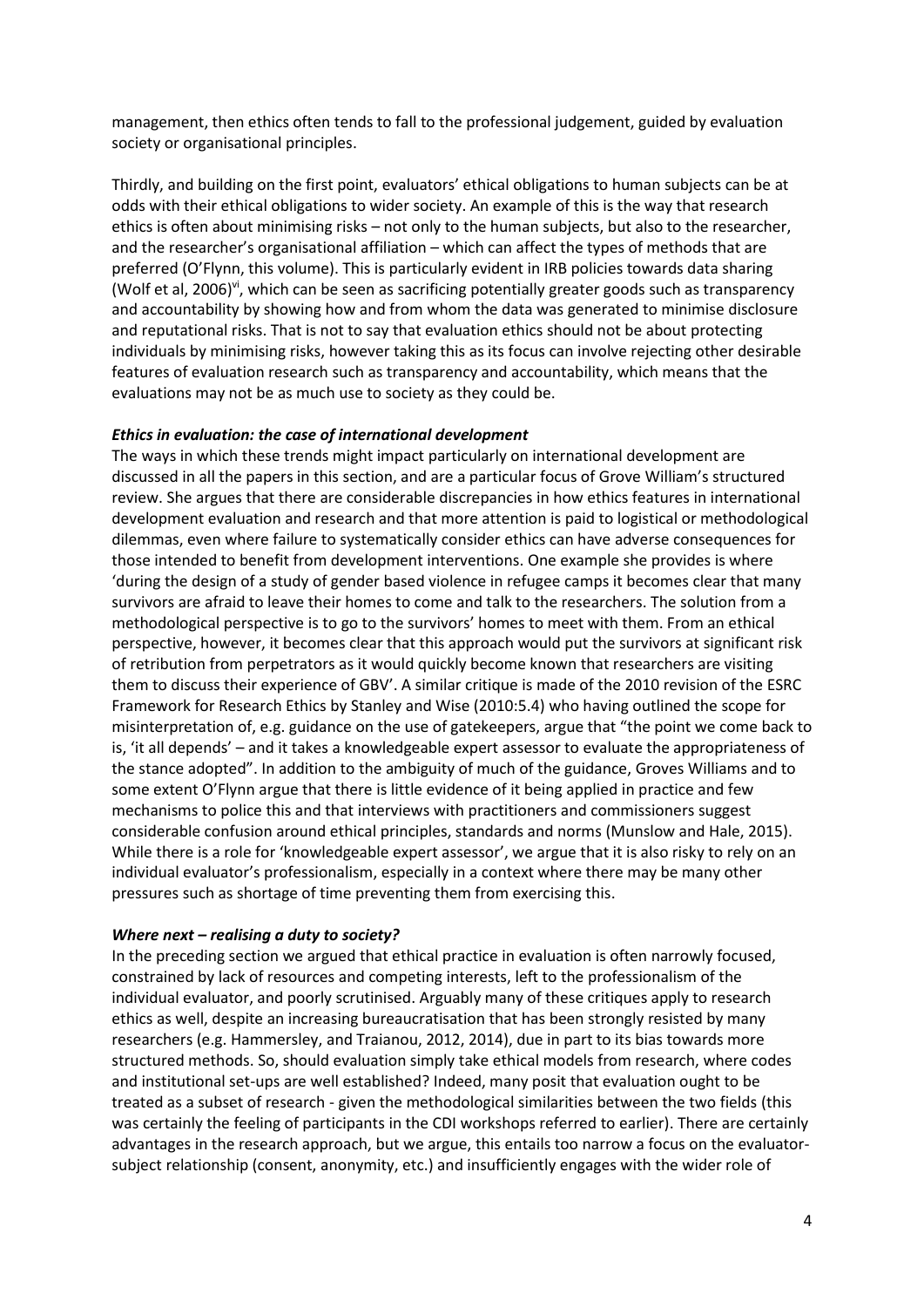evaluation in policy debate and society. In the closing section we discuss other possible approaches, drawing on examples from recent and ongoing evaluations.

#### *Moving beyond protection of the subject: their rights for inclusion*

Ethics can inform judgements on who is included (and excluded) in the evaluation process, and how the rights of a broader stakeholder group to engage can be undertaken in a transparent and considered manner. As argued in Scott's paper, the commissioner (typically donor in international development) often has a key stake and influence in the evaluation process – a power and position to direct and determine scope, questions, resources, methodologies and influence eventual findings. Arguments for evaluation independence (Picciotto 2013) recognise this issue and the importance of governance structures that protect the evaluator – and sometimes the evaluation unit / commissioner - from undue influence from operational and project staff. But still, they typically bias the main messages of the evaluation towards the funder of the evaluation (typically a donor), or a group of elite stakeholders (through evaluation committees, peer review structures, etc.). The rights (and inclusion) of those being evaluated are rarely in such an influential or privileged position. Reorientating an ethical principles to 'protect the respondent' to one where they have a 'right for inclusion' alters the power base in the complex web of evaluation relationships.

This is not however an argument for participatory evaluation – which equally has a set of power relations around inclusion and exclusion – but rather a set of ethical principles that could be applied to any evaluation (c.f. Hammersley and Trainiou's (2014) argument that justice needs to be considered alongside care in any evaluation). The value of this would be that most ethical guidelines are implicitly informed by theory, whether these relate to the primacy of the rights of the subject or to arguments around a greater good used to justify covert observation, deception, and to some extent experimental games (Iversen, 2014). Articulating the different ethical theories and principles that underpin an evaluation leads to greater clarity about what is actually at stake and the likelihood that a middle ground can be found. So for example, this could mean taking a more deliberate (and transparent) approach at every stage of an evaluation to address the trade-off between methodological rigour and ethical principles such as inclusion. Typically debates between more experimental and more participatory perspectives of evaluation have tended to focus on methodological differences – and different views of rigour and evidence. But as Hemelrijck and Guijt (2016) highlight in their pilots in Vietnam and Ghana (IFAD and BMGF 2015, 2014), it is possible to consider this trade-off in a more explicit way; choosing to include (and exclude) in different ways and for different stages of the evaluation process (from questions and designs through to analysis and findings). This is very different to most evaluations that unconsciously (and un-transparently) include and exclude people in the evaluation process – typically the funders and commissioners with the more powerful voices, as discussed earlier.

#### *Deliberating evidence, knowledge and value to society*

A second approach to broadening the application of ethics to the evaluation field is to move beyond a duty to the respondent to a duty to society, as advocated by both the Social Research Association in their 2003 guidelines, which address obligations to society, funders and employers, and colleagues, before they address ones to subjects, and the Government Office for Science's (2007) Universal Ethical Code for Scientists, with its keywords 'respect, rigour and responsibility'. This approach also acknowledges that evaluation findings are not a singular objective 'truth' as implied by some experimental studies, but one form of knowledge to be debated and valued by society. One ethical shift towards a duty to society perspective, is the open data access movement and the view that evaluations and their datasets should be open to peer review, as well as re-analysis and re-use (Camfield and Palmer-Jones, 2013). This sits alongside a more deliberative view of policy and practice, where evaluation is one form of knowledge amongst many – and which should be tested and debated alongside other values, perspectives and forms of knowledge (see Holland (2013) on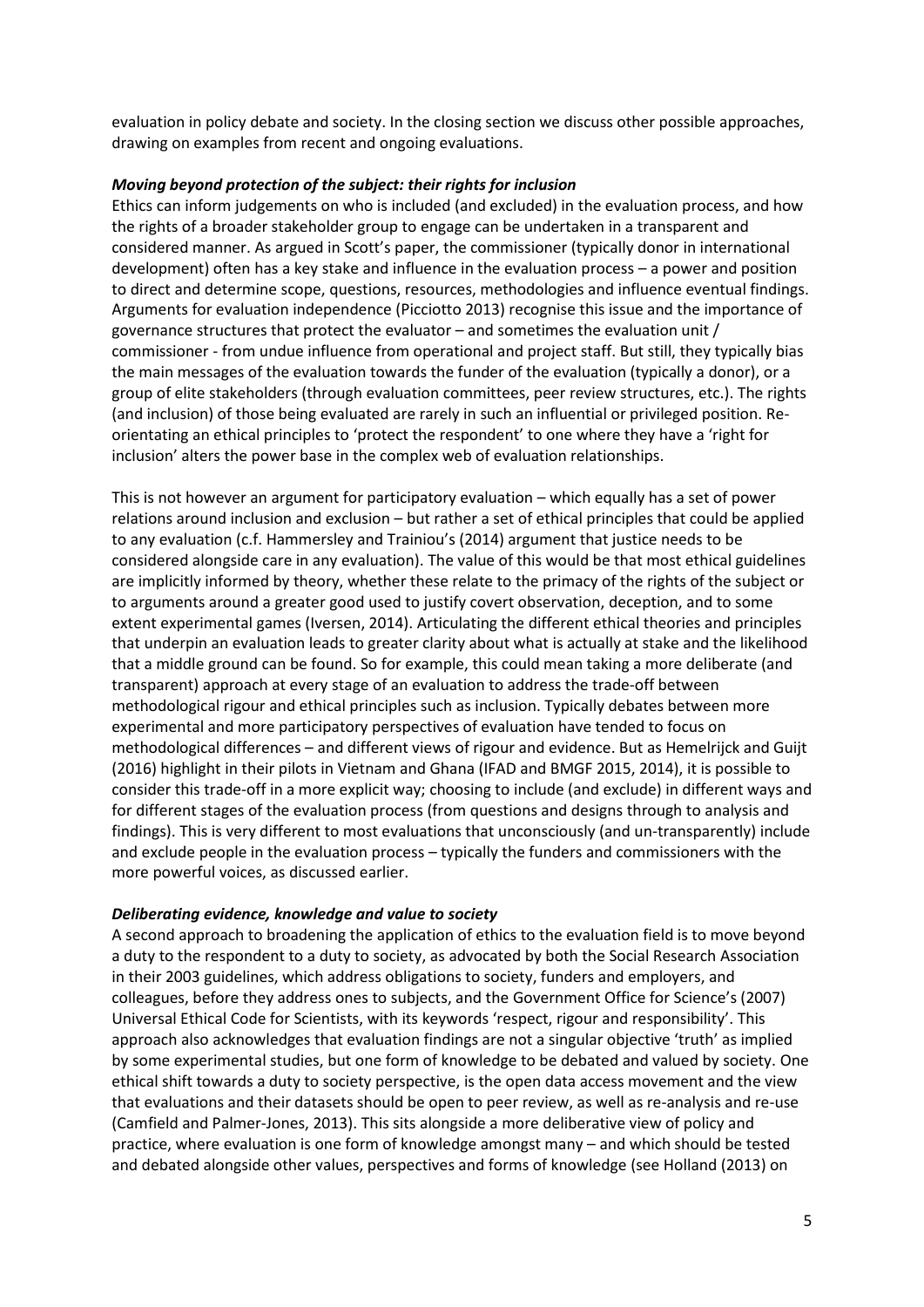the power of participatory statistics and McGregor et al (2015) describing the use of 'deliberative forums' in Zambia where statistical data and local perceptions were debated by local people, district officials, national policy makers, and project staff.

In summary, this editorial has discussed how evaluations sit within a political and organisational context, where different stakeholders have interests that can influence the final evaluation outcome. Groves Williams' (this volume) study of current ethical practice in international development highlights the ambiguity of much guidance and limited evidence that it is being applied in practice. O'Flynn (this volume) further emphasises the disjointed nature of how evaluation ethics is viewed and applied in evaluation by contrasting the research-informed and professionalorientated approaches. We argue in this editorial that the research-informed approach presents a too narrow view of ethics for evaluation's purpose, particularly given range and influence of those with a stake in the evaluation. As Scott (this volume) highlights, these relations are often dominated and distorted by the more powerful, typically the funder or commissioner. It is here that ethics has a role in helping evaluators (and all stakeholders) to be more explicit and deliberate in whose values and rights are included – and even excluded. We put forward a couple of proposals in this direction: one that considers the trade-off between methodological rigour and inclusion at each stage of an evaluation and the other that views evaluation as one form of knowledge to be deliberated, not just by policy-makers (the powerful) but citizens more generally. These are only proposals, however, they have in common their attempt to tackle complex and unbalanced relationships within an evaluation in a way that is more transparent and deliberate about their ethical and political underpinnings.

# **References**

- 1. Andersen, O. W. (2014). Some thoughts on Development Evaluation Processes. In: Befani, B., Barnett, C. and Stern, E. (eds.) Rethinking Impact Evaluation for Development, IDS Bulletin, Volume 45, Number 6, UK: Wiley Blackwell, pp. 77 –84.
- 2. Barnett, C. (2015) An Evaluator's Perspective: Imbalances of Power in Evaluation Design and Implementation, pages 8-9 of Evaluation Connections, December 2015, European Evaluation Society.
- 3. Barnett, C. and Munslow, T. (2014) Workshop Report: Framing Ethics in Impact Evaluation: Where Are We? Which Route Should We Take? IDS Evidence Report 98.
- 4. Bloom, M. (2010). Client-Centered Evaluation: Ethics for 21st Century Journal of Social Work Values and Ethics, Volume 7, Number 1 (2010) (page numbers not supplied).
- 5. Camfield, L. (2014). Ethics in Evaluation. Unpublished paper presented at the 2nd Manchester Impact Evaluation Workshop (Manchester, autumn 2014).
- 6. Camfield, L., Palmer-Jones, R. (2013). Editorial: Three "Rs" of Econometrics: Repetition, Reproduction and Replication. Journal of Development Studies, 4(12): 1607-1614.
- 7. Camfield, L, Palmer-Jones, R. (2015). 'Ethics of analysis and publication in international development' (p273-89) in Nakray et al, Social Science Research Ethics for a Globalizing World: Interdisciplinary and Cross-Cultural Perspectives. London, Routledge.
- 8. de Wolf, VA, Sieber, JE, Steel, PM, and Zarate, AO. (2006). Part III: Meeting the Challenge When Data Sharing Is Required. IRB: Ethics & Human Research, 28(2):10-15.
- 9. Djimeu, E. and Houndolo, D.-G. (this issue) "Power Calculation for causal inference in social science: sample size and minimum detectable effect determination" Journal of Development Effectiveness 8(4): XXXX.
- 10. Government Office for Science. (2007). Rigour, Respect, Responsibility: A Universal Ethical Code for Scientists. UK Department for Innovation, Universities and Skills.